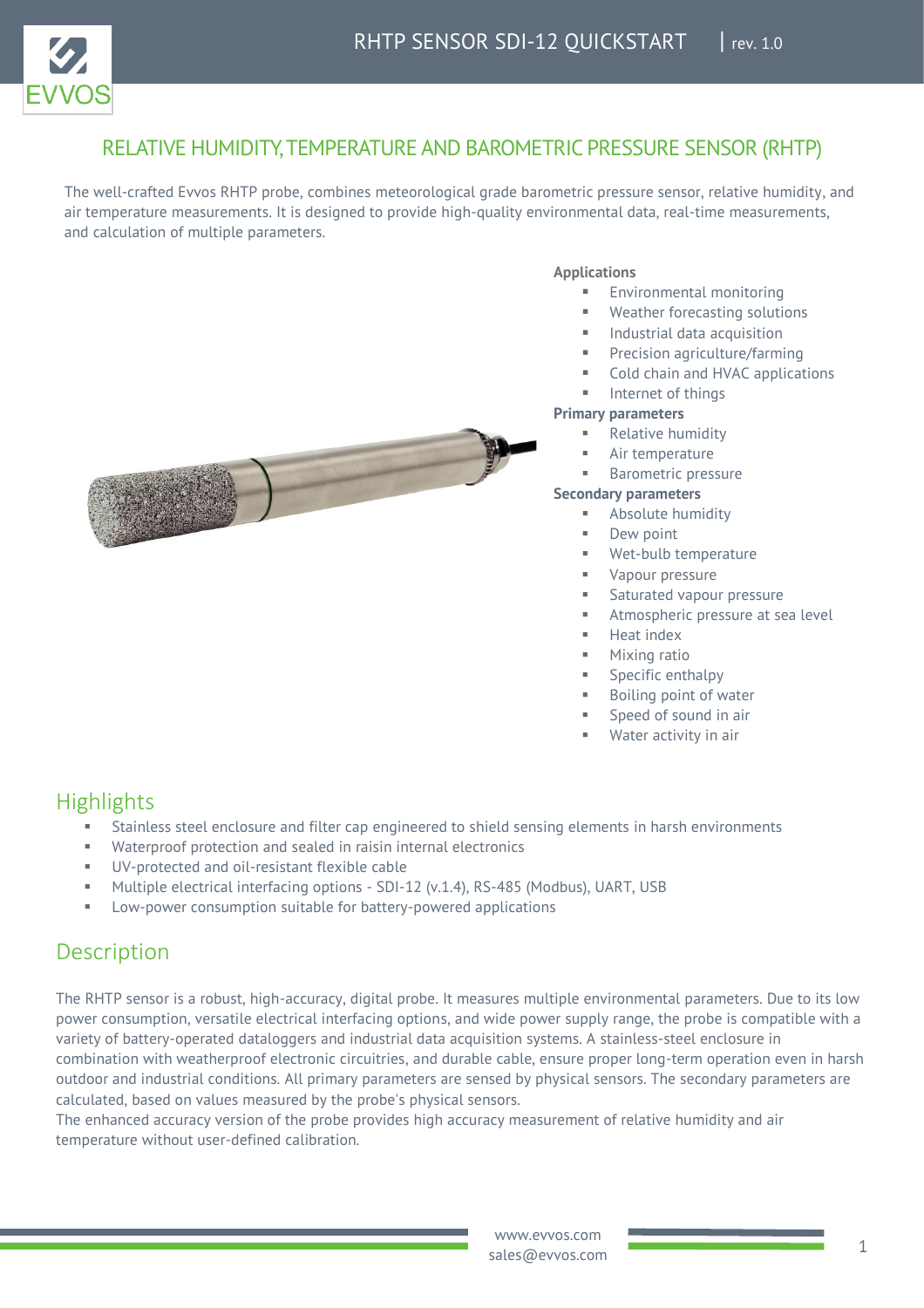

# Measured Parameters and Units

### **Environmental Parameters**

| <b>Parameter</b>                              | Unit                        | Description                                                                                    |
|-----------------------------------------------|-----------------------------|------------------------------------------------------------------------------------------------|
| air_temperature                               | $^{\circ}$ C / $^{\circ}$ F | Air temperature (dry-bulb temperature)                                                         |
| relative_humidity                             | $\%$                        | Relative humidity of air                                                                       |
| barometric_pressure                           | hPa                         | Barometric pressure                                                                            |
| sea level pressure                            | hPa                         | Reduced to sea level atmospheric pressure                                                      |
| dew_point                                     | $^{\circ}$ C                | Dew point (Dew temperature)                                                                    |
| absolute_humidity                             | $g/m^3$                     | Absolute humidity of air                                                                       |
| vapor pressure                                | hPa                         | Vapor pressure in humid air                                                                    |
| saturated_vapor_pressure                      | hPa                         | Saturated vapor pressure in humid air                                                          |
| heat_index                                    | $^{\circ}$ C                | Physiological heat index in humid air                                                          |
| speed of sound                                | m/s                         | Speed of sound in humid air                                                                    |
| mixing_ratio                                  | g/kg                        | Mixing ratio of moisture in air                                                                |
| specific_enthalpy                             | kJ/kg                       | Thermodynamic specific enthalpy of humid air                                                   |
| water_activity                                |                             | Water activity in humid air                                                                    |
| water boiling point                           | $^{\circ}$ C                | Boiling point of water                                                                         |
| wet_bulb_temperature                          | $^{\circ}$ C                | Thermodynamic wet-bulb temperature                                                             |
|                                               |                             |                                                                                                |
| <b>Diagnostic Technical Parameters</b>        |                             |                                                                                                |
| MCU voltage                                   | mV                          | Voltage supply for the on-board microcontroller                                                |
| SEN voltage                                   | mV                          | Voltage supply for the sensor circuits                                                         |
| VIN_voltage                                   | mV                          | Voltage supply for the probe                                                                   |
| MCU temperature                               | $^{\circ}$ C                | Temperature of the on-board microcontroller                                                    |
| HEAT_set_time                                 | S                           | User-defined ON time for the on-board heater                                                   |
| HEAT remaining time                           | S                           | Instantaneous remaining ON time for the on-board heater after its activation                   |
| HEAT_initial_temperature                      | $^{\circ}$ C                | RH-sensor temperature at heater ON start                                                       |
| HEAT_delta_temperature                        | $^{\circ}$ C                | RH-sensor increase of temperature during heating                                               |
| COOL remaining time                           | $\mathsf S$                 | Instantaneous remaining cooling time for the RH-sensor after heater<br>automatically shuts OFF |
| COOL_initial_temperature                      | $^{\circ}$ C                | RH-sensor temperature at heater automatic OFF event                                            |
| COOL delata temperature                       | $^{\circ}$ C                | RH-sensor decrease of temperature during cooling                                               |
|                                               |                             |                                                                                                |
| <b>SDI-12 Specific Symbols and Parameters</b> |                             |                                                                                                |
| break duration                                | us                          | Duration the SDI-12 break symbol as generated by the master and as measured<br>by the probe    |
| $\overline{a}$                                | $\overline{\phantom{a}}$    | SDI-12 address of a probe                                                                      |
| n                                             | $\overline{\phantom{a}}$    | Count of parameters to be returned by a probe                                                  |
| ttt                                           | $\mathsf S$                 | Time between issuing Start measurement Command and Read Measurement<br>Command                 |
| $_{\pm}$                                      | $\overline{\phantom{a}}$    | Positive/negative sign of a numerical value                                                    |
| $<$ CR $>$                                    | $\overline{a}$              | Carriage return ASCII character as per SDI-12 convention                                       |
| $<$ LF>                                       | $\overline{\phantom{a}}$    | Line feed ASCII character as per SDI-12 convention                                             |